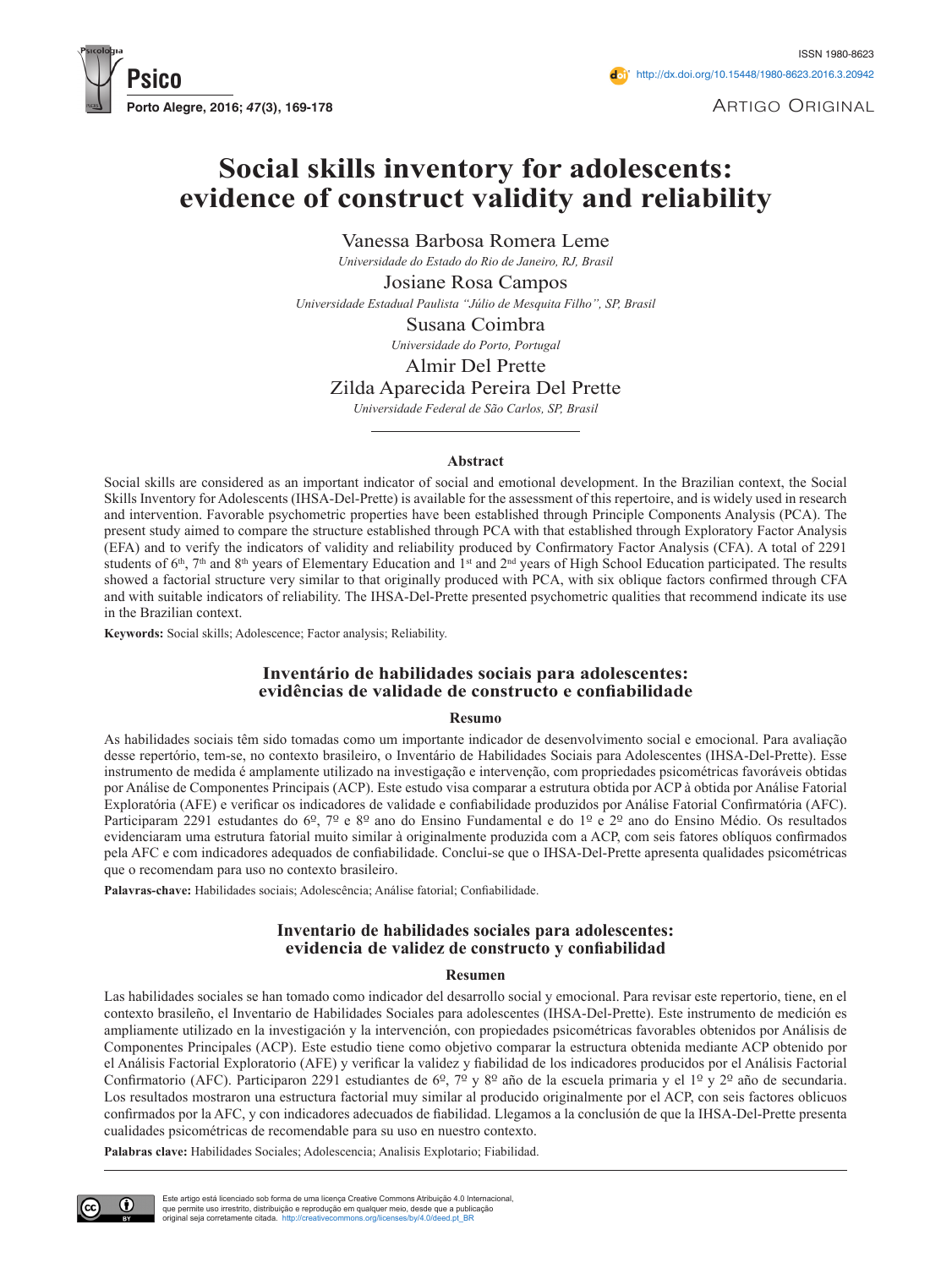# **Introduction**

The literature extensively demonstrates positive correlations between a good social skills repertoire in adolescence and positive outcomes such as quality of life, health, social-emotional development, and prospects for professional success and psychosocial adjustment. Negative correlations with behavior problems, psychological disorders, aggression, and other adjustment difficulties are also highlighted (Barkin, Smith, & Durant, 2002; Del Prette, Falcone, & Murta, 2013; Fraser & Williams, 2004; Goldberg-Lillehoj, Spoth, & Trudeau, 2005). According to Del Prette and Del Prette (2005), deficits in social skills may be part and/or effect of the symptomology of psychological disorders and can constitute warning signs of possible problems in later stages of development. Psychological resilience research results point out the importance of both, social skills and social competence, in particular during the developmental phases that immediately precede and succeed the transition to adulthood (Obradovic, Burt, & Masten, 2010; Masten & Tellegen, 2012).

As explained by Del Prette and Del Prette (2001) and Del Prette and Del Prette (2005; 2010/2012), social skills and social competence are distinct constructs, although they are linked in the analysis of social performance: the term *social skills* is descriptive of the classes of learned social behaviors available in the repertoire of the individual; social competence is an evaluative attribute of performance, based on its functions (instrumental and ethical) and on the coherence with the thoughts and feelings of the individual (Del Prette & Del Prette, 2001; 2010/2012). According to these authors, an elaborate social skills repertoire can be considered a necessary although insufficient condition for social competence. In fact, other competing factors, such as beliefs, values, plans, and goals, may affect the social performance. These authors emphasize the role of culture on the social skills, since it defines the patterns expected and valued on different contexts or roles, taking into account demographic characteristics, such as age, gender or social roles.

To monitor the social skills repertoire in adolescence is important in order to prevent psychopathology and to promote the promotion of mental health (Del Prette & Del Prette, 2006; Del Prette et al., 2013), in particular within those groups who are exposed to significant risk (Del Prette & Del Prette, 2009), such as: negative parenting practices of physical punishment, neglect and psychological threats (Salvo, 2010); mothers and fathers with psychopathologies such as depression

and consequent difficulty in educating their children (Goodman et al., 2010); friendships with deviant peers (Salvo, 2010); use and abuse of substances and increased conflicts with parents and feelings of loneliness (Barbosa Filho, Campos, & Lopes, 2012); violent partners (Murta, Santos, Martins, & Oliveira, 2013); low academic performance (D'Abreu & Marturano, 2010) or even difficulty in initiating and maintaining friendships (Gresham, Cook, Crews, & Kern, 2004).

Exposure to these conditions increases the likelihood of the emergence of internalizing (depression, anxiety and withdrawal) and externalizing (breaking rules, aggression, agitation) behavior problems for the adolescent, having both a high prevalence within adolescent population (Achenbach & Rescorla, 2001; Rocha, 2012). Therefore, as highlighted in the metaanalysis by Durlak, Weissberg and Pachan (2010), acquiring a socially skilled and socially competent repertoire can prevent, alleviate or reduce existing behavioral problems. For example, self-control and feelings expression make it more likely to effective problem solving and decision making. Chen (2006), in his literature review on the acquisition of social skills by young people, highlighted that social skills help to develop behavioral patterns that contribute to the development of positive relationships, better academic performance, more satisfactory family relationships and with peers, leading therefore to more social acceptance and less exclusion.

Taking into consideration the above, it is essential to have precise and valid instruments, which can be used to develop effective interventions in this area. The Social Skills Inventory for Adolescents was recently developed in Brazil (IHSA-Del-Prette, Del Prette & Del Prette, 2009). This instrument has already approved by the Federal Psychology Council and is provided with reference standards. In addition to the favorable psychometric properties, described in the IHSA-Del-Prette Manual, some studies have already evidenced other indicators of its criterion validity (Del Prette, Rocha, Silvares, & Del Prette, 2012), as well as additional indicators of reliability and convergent validity (Del Prette, Teodoro, & Del Prette, 2014).

The quality of psychological assessment instruments represents a process that must be continually reevaluated based on new indicators and for each sample (Anastasi & Urbina, 1997). The initial construct validation study of the IHSA-Del-Prette (Del Prette & Del Prette, 2009) produced satisfactory results regarding the percentage of explained variance of the scales (from 40% to 62%) and items with adequate factor loadings (greater than 0.40). However, the initial structure was strictly based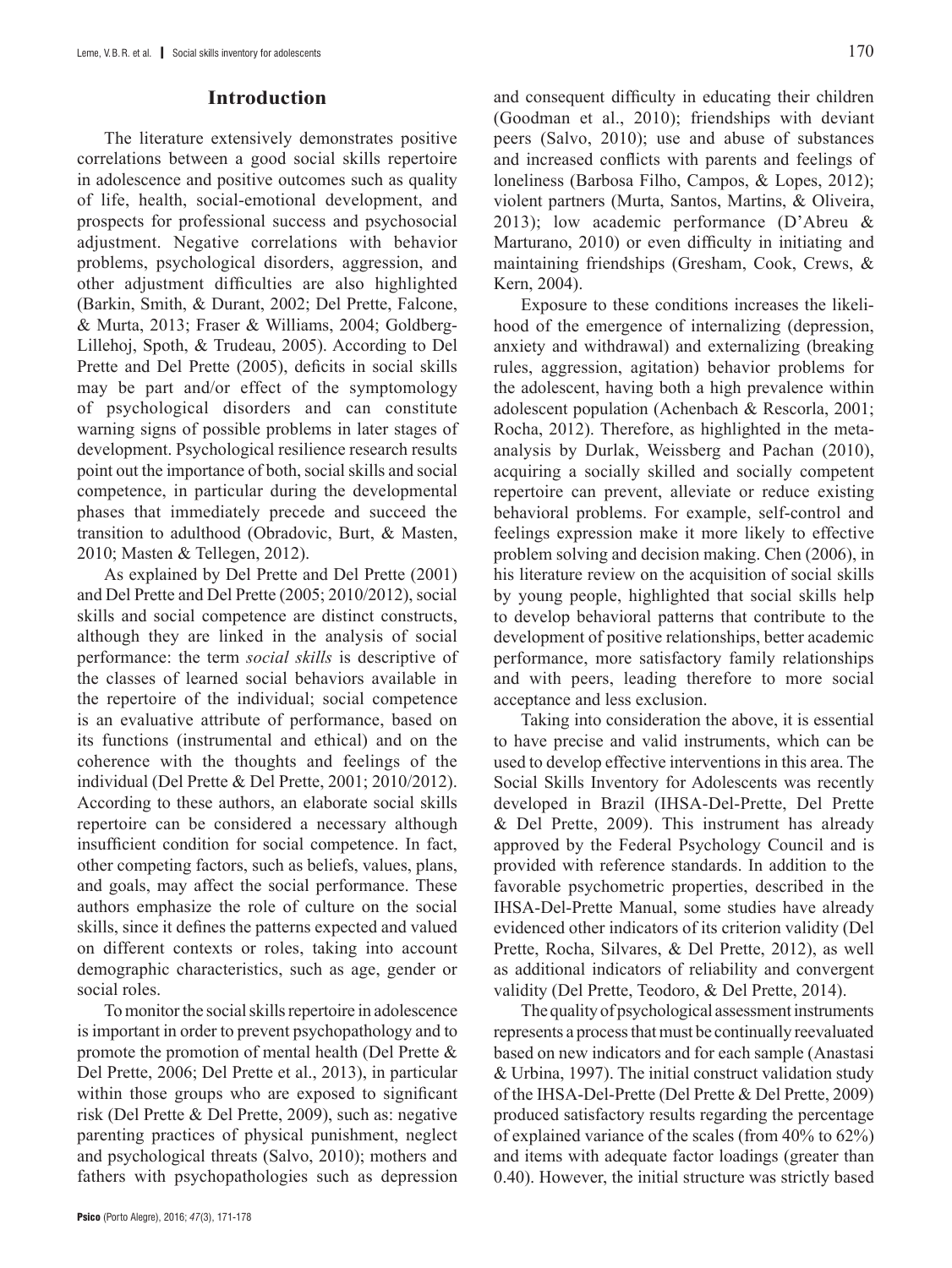on Principal Component Analysis (PCA) which has been considered as a preliminary but not sufficient method for the construct validation of psychological instruments (Tabachnick & Fidell, 2007), specially for further confirmatory analysis of its factorial structure. Alternatively, the Exploratory Factor Analysis (EFA) is more appropriate, not only due to its emphasis on the covariance or commonality of the variables, excluding the specific variance and error variance (Tabachnick & Fidell, 2007), but also because it produces factors, assumed to be the hypothetical "causes" of the correlations between the variables. Principal Component Analysis groups the items but does not associate them with the factors, a procedure which is necessary to perform the Confirmatory Factor Analysis (CFA) for new samples. Obtaining indicators of fit for a factorial structure to new samples, through CFA, is important in the validation of psychological tests due to ratifying the theorization inherent to the factors and the empirical validity of this structure (Pilati & Laros, 2007).

Considering that, in Brazil, the IHSA-Del-Prette is the only available scale to evaluate the adolescent needs and deficits for social skills training and to evaluate preventive and therapeutic programs aimed to improve this repertoire. Therefore, this instrument is widely used in research and intervention, which makes it crucial to monitor its psychometric properties. Based on the above considerations, this study aimed: (a) to compare the original subscale structure of the IHSA-Del-Prette, obtained through PCA in the original study (IHSA-Del-Prette-Manual), with that obtained through Exploratory Factor Analysis (EFA), using the same sample; (b) to confirm, through CFA, the structure previously produced through EFA; (c) to present internal consistency indicators of the factors obtained through EFA and CFA.

## **Method**

# **Sample**

The study consisted of three convenience samples collected over a five year period. The first sample was used in the initial validation of the IHSA-Del-Prette, described in its manual, using PCA at that time. In the original validation, Del Prette and Del Prette (2009) administered the instrument to 1172 adolescents (aged 12 to 17 years, *M*=14.56; *SD*=1.65) of both genders (50.3% female). The students were attending the  $5<sup>th</sup>$  (n=10, 0.9%), 6<sup>th</sup> (n=176, 15.0%), 7<sup>th</sup> (n=212, 18.1%) and  $8<sup>th</sup>$  years (n=164, 14.0%) of Elementary Education and 1<sup>st</sup> (n=252, 21.5%), 2<sup>nd</sup> (n=217, 18.5%) and  $3^{rd}$  years (n=141, 12.0%) of High School Education in public and private schools of different

cities of the states of São Paulo, Minas Gerais and Paraná. Regarding socioeconomic status<sup>1</sup>, the highest proportion of students were concentrated in the C (25.1%), B2 (22.8%) and B1 (19.5%) classes.

The second and third samples (referred from now on as IHSA-Del-Prette-Conf) were taken from two studies conducted with adolescents. The first study (Campos, 2014) collected data with 642 adolescents, and the second (Leme, 2013) involved 477 adolescents. Thus the IHSA-Del-Prette-Conf total sample was composed of 1119 students, being 51.9% (581) female and with ages between 12 and 17 years (*M*=14.11, *SD*=1.31). The adolescents were attending the  $6<sup>th</sup>$  (n=138, 12.3%),  $7<sup>th</sup>$  (n=318, 28.4%) and 8<sup>th</sup> years (n=186, 16.6%) of Elementary Education and the 1<sup>st</sup> ( $n=309, 27.6\%$ ) and  $2<sup>nd</sup>$  (n=168, 15.0%) years of High School Education of public schools of two medium sized cities of the states of São Paulo and Minas Gerais. Regarding the socioeconomic level, the highest proportion of students were concentrated in the C (24.3%), B2 (38.4%) and B1 (27.1%) classes.

## **Instruments**

*Social Skills Inventory for Adolescents (IHSA-Del-Prette*). This self-reported instrument was developed by Del Prette and Del Prette (2009) and assesses the social skills of adolescents based on everyday situations of social interaction. It comprises thirty eight items which are divided six subscales skills: (1) Empathy (e.g., "When I notice that a colleague is sad or in trouble, I offer them my support"); (2) Selfcontrol (e.g., "I react calmly when things do not go as I would like"); (3) Civility (e.g., "When someone does something good, I praise them"); (4) Assertiveness (e.g., "When a person makes a request that I find improper, I refuse"); (5) Affective Approach (e.g., "If I do not want to date a boy/girl, I refuse, even if he/ she is very insistent"); and (6) Social Resourcefulness (e.g., "At school or in my job, I make oral presentations in groups when requested"). The items are rated on five points Likert type scale:  $0 = -0.2$  times,  $1 = -3.4$  times",  $2 = 5-6$  times",  $4 = 7-8$  times",  $5 = 9-10$  times". In the original validation, Del Prette and Del Prette (2009), using CPA, suitable internal consistency indices for the frequency subscales were encountered: Empathy:  $\alpha = 0.82$ ; Self-control:  $\alpha = 0.73$ ; Civility:  $\alpha = 0.75$ ; Assertiveness:  $\alpha$ =0.68; Affective Approach:  $\alpha$ =0.70; Social Resourcefulness  $\alpha$ =0.61. The temporal stability

<sup>&</sup>lt;sup>1</sup> In this study the evaluation of the socioeconomic level of the population was performed using the Critério Brasil (ABEP, 2011 – http://www.abep. org/criterioBrasil.aspx) which identifies five classes based on education level and purchasing power, these being, from highest to lowest: A (divided into A1 and A2), B (divided into B1 and B2), C, D and E.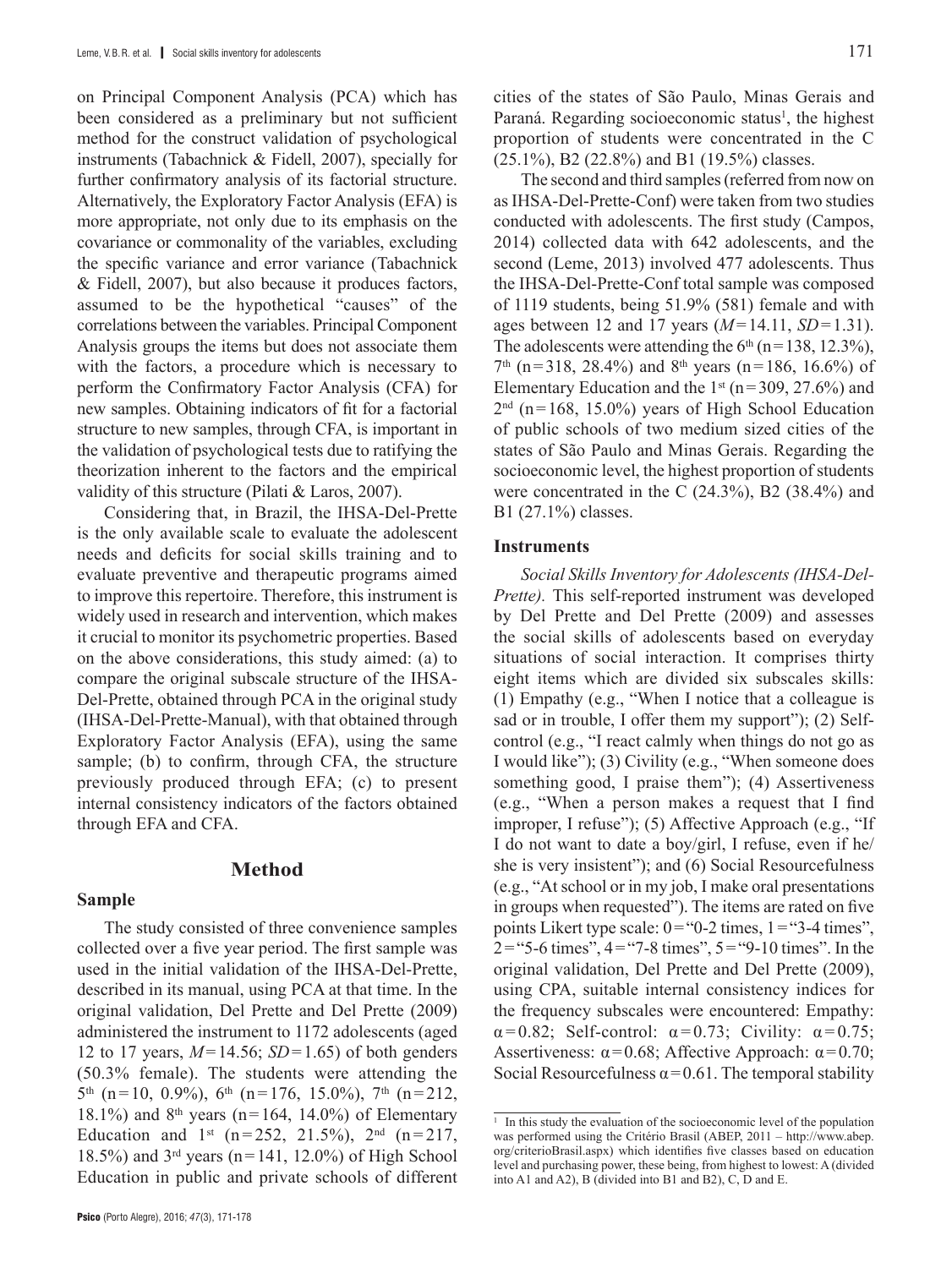analysis indicated positive, high and significant testretest correlations  $(r=0.84; p \le 0.001)$ .

### **Procedure**

Data were collected in three projects, approved by the Research Ethics Committee of the University where the survey was conducted (Authorization No. 23112.001179 – CAAE 0076.0.135.000-11; Authorization No. 23112.001163/2009-24 – CAAE 0735.0.000135-09 and Authorization No. 206/2005 – CAAE 0086.1.135.000-05).

### **Data Collection**

Data collection followed the same procedure in the three studies. This was performed collectively in the classrooms of the schools of the adolescents, at a time arranged by the teachers, when the terms of consent forms, signed by the person legally responsible for the student, were returned. At the beginning of each application, the aim of the study was presented, and guarantees regarding data confidentiality were given, reiterating that participation in the research was voluntary. The researchers remained in the classroom throughout the application of the instruments answering to possible questions, which lasted for an average of 30 minutes.

## **Data Analysis**

Data were entered into the SPSS 18.0 program. First, the analysis of the missing data was performed through the Expectation-maximization method (EM). Next, the diagnosis of the multivariate outliers was made through the Mahalanobis distance  $(D^2)$  ( $p1$  and  $p2$ <0.001) according to Marôco (2010), and the normality of the variables verified through the coefficients of skewness (sk) and kurtosis (ku), with values of  $|sk| > 3$ indicators of severe asymmetry, and values of  $|\text{ku}| > 10$ indicators of severe kurtosis (Kline, 2011). Finally, the existence of multicollinearity was analyzed through the verification of the correlation tables of items with values greater than 0.90, with their suppression being indicated (Marôco, 2010).

For the Exploratory Factor Analysis (EFA), with the Principal Axis Factoring method, the original validation sample of the IHSA-Del-Prette-Manual were used. Factorial validity was determined based on Confirmatory Factor Analysis (CFA) using the Amos 18.0 program. The parameters were estimated based on the correlation matrix, using the robust maximum likelihood extraction method. Following the recommendations of Kline (2011) and Schweizer (2010), the overall fit of the hypothesized model was evaluated based on the following set of indices and

their reference values for an acceptable fit: ratio  $\chi^2/g$ . l. < 5 (Arbuckle, 2008); Bentler Comparative Fit Index – CFI > 0.90 (Hu & Bentler, 1999), Root Mean Square Error of Approximation – RMSEA <0.08 (Arbuckle, 2008) and Standardized Root Mean Square Residual  $-$  SRMR <0.10 (Hu & Bentler, 1999). The quality of the local fit was evaluated based on standardized factor loadings and the individual coefficients of reliability of the items, considering values higher than 0.50 and 0.25, respectively, to be indicators of a good fit and, consequently, confirmation of the factorial validity of the model (Marôco, 2010).

The reliability of the IHSA-Del-Prette was assessed using Cronbach's alpha, considering a value over 0.70 to be a good level of consistency (Anastasi & Urbina, 1997), and Composite Reliability (CR) that is obtained for each factor by dividing the square of the sum of the standardized factor loadings by this value plus the sum of the errors or residues of each item. Values above 0.70 were considered to be indicative of good construct reliability (Marôco, 2010).

# **Results**

# **Exploratory Factor Analysis of the IHSA-Del-Prette: Structure and Reliability**

The adequacy of the sample to the PAF (Principal Axis Factoring) was verified using the Kaiser-Meyer-Olkin index (KMO=0.992) and Bartlett's sphericity test ( $\chi^2$ =9717.621; *df*=630; *p*=0.001), which indicated that factor analysis was strongly recommended (Tabachnick & Fidell, 2007). The 38 items of the original instrument were submitted to PROMAX rotation (oblique), considering that factors are expected to be related to each other (Sass & Schmitt, 2010) and taking an eigenvalue value higher than 1 as the factor extraction criterion. For the selection of the items, commonalities and saturations higher than 0.30 were considered (Worthington & Whittaker, 2006).

The analysis revealed a factor structure very similar to that originally produced using PCA, with six factors, however, showing two differences: some changes in the order of some items within the factors; exclusion of items 6 ("When an opportunity arises, I do small favors, such as offering my chair or opening the door for someone, without being asked" from Civility factor) and 36 ("In relation to affection, at any time, I frankly say what displeases me" from Affective Approach factor). The factor structure resulted in 36 items distributed within six factors that presented factor loadings above 0.30, with eigenvalues between 1.17 and 7.92, and with a total explained variance of 33.28%. Because items 7 and 35 scored in more than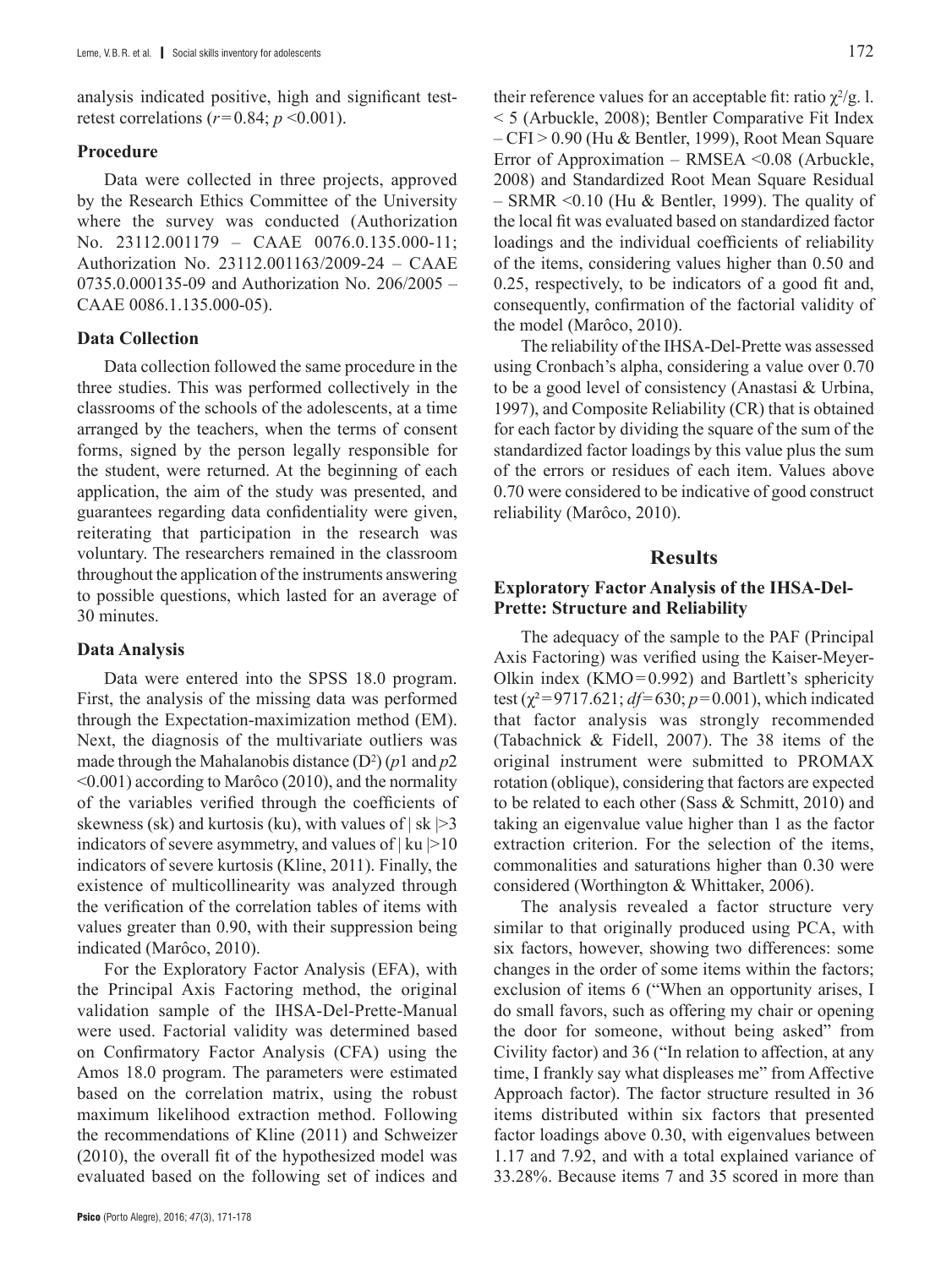one factor (Empathy and Civility factors; Empathy and Affective Approach factors, respectively), following the suggestions of Sass and Schmitt (2010), the selection of these items was made using the value of greater commonality in the factor as the criterion.

The analysis of internal consistency, based on Cronbach's Alpha coefficient, produced reasonable values in the six factors of the IHSA-Del-Prette-Manual ranging between 0.61 and 0.80, and  $\alpha$ =0.89 for the Overall Score.

| TABLE 1                                                                                                                   |
|---------------------------------------------------------------------------------------------------------------------------|
| Factor loadings of the items of the IHSA-Del-Prette-Manual (N=1172) obtained through the Principal Axis Factoring method, |
| descriptive statistics, and reliability indicators                                                                        |

|                      | Factor         |                |                |                |                      |                 |
|----------------------|----------------|----------------|----------------|----------------|----------------------|-----------------|
| <b>Item</b>          | EMP            | $\cal{S}CT$    | CIV            | ASS            | $\operatorname{AFT}$ | SOC             |
| $IHSA - 31$          | .771           |                |                |                |                      |                 |
| $IHSA - 34$          | .640           |                |                |                |                      |                 |
| $IHSA - 28$          | .553           |                |                |                |                      |                 |
| $IHSA - 26$          | .542           |                |                |                |                      |                 |
| $IHSA - 29$          | .458           |                |                |                |                      |                 |
| $IHSA - 32$          | .435           |                |                |                |                      |                 |
| $IHSA - 24$          | .413           |                |                |                |                      |                 |
| $IHSA - 30$          |                | .643           |                |                |                      |                 |
| $IHSA - 38$          |                | .554           |                |                |                      |                 |
| $IHSA - 14$          |                | .518           |                |                |                      |                 |
| $IHSA - 8$           |                | .468           |                |                |                      |                 |
| $IHSA - 22$          |                | .463           |                |                |                      |                 |
| $IHSA - 33$          |                | .431           |                |                |                      |                 |
| $IHSA - 5$           |                | .352           |                |                |                      |                 |
| $IHSA - 18$          |                | .308           |                |                |                      |                 |
| $IHSA - 4$           |                |                | .795           |                |                      |                 |
| $IHSA - 2$           |                |                | .617           |                |                      |                 |
| $IHSA - 3$           |                |                | .602           |                |                      |                 |
| $IHSA - 9$           |                |                | .437           |                |                      |                 |
| $IHSA - 7$           | .318           |                | .414           |                |                      |                 |
| $IHSA - 15$          |                |                |                | .509           |                      |                 |
| $IHSA - 23$          |                |                |                | .503           |                      |                 |
| $IHSA - 12$          |                |                |                | .494           |                      |                 |
| $IHSA - 27$          |                |                |                | .419           |                      |                 |
| $IHSA - 11$          |                |                |                | .332           |                      |                 |
| $IHSA - 16$          |                |                |                | .317           |                      |                 |
| $IHSA - 37$          |                |                |                |                | .613                 |                 |
| $IHSA - 10$          |                |                |                |                | .536                 |                 |
| $IHSA - 35$          | .327           |                |                |                | .488                 |                 |
| $IHSA - 13$          |                |                |                |                | .468                 |                 |
| $IHSA - 25$          |                |                |                |                | .404                 |                 |
| $IHSA - 20$          |                |                |                |                |                      | .569            |
| $IHSA - 19$          |                |                |                |                |                      | .506            |
| $IHSA - 17$          |                |                |                |                |                      | .336            |
| $IHSA - 21$          |                |                |                |                |                      | .321            |
| $IHSA - 1$           |                |                |                |                |                      | .304            |
| Number of items      | $\overline{7}$ | $\overline{8}$ | $\overline{5}$ | $\overline{6}$ | $\overline{5}$       | $5\overline{)}$ |
| Eigenvalues          | 7.92           | 2.30           | 1.69           | 1.44           | 1.36                 | 1.17            |
| % Explained variance | 20.24          | 4.56           | 2.87           | 2.33           | 1.91                 | 1.34            |
| Mean (SD)            | 20.83(5.43)    | 17.09(6.04)    | 15.76(3.92)    | 16.47(4.73)    | 10.04(4.40)          | 11.46(4.26)     |
| Cronbach's Alfa      | $0.80\,$       | 0.73           | 0.75           | 0.63           | $0.68\,$             | 0.61            |

IHSA=Social Skills Inventory for Adolescents, EMP=Empathy, SCT=Self-Control, CIV=Civility, ASS=Assertiveness, AFT=Affective Approach, SOC=Social Resourcefulness, SD=Standard Deviation.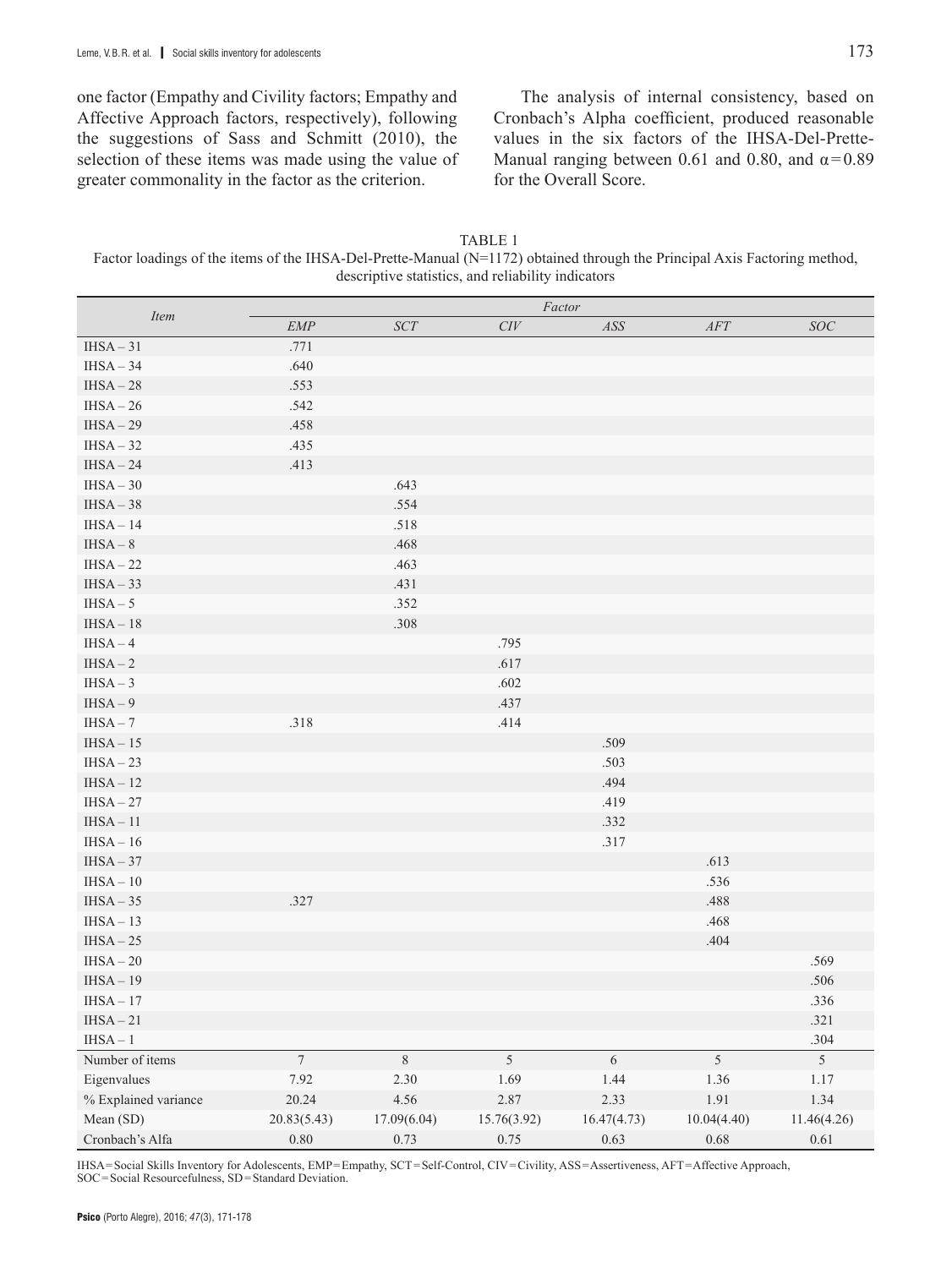# **Confirmatory Factor Analysis of the IHSA-Del-Prette: Structure and Reliability**

Prior to performing the CFA, examination of the multivariate outliers (Mahalanobis distance,  $D^2$ ) was conducted. A total of 50 outlier observations were found, and a new CFA was performed without them. As the results did not differ from those obtained previously, the choice was made to maintain them in the sample, as suggested by Marôco (2010). The absence of multicollinearity and the psychometric sensitivity of the items of the IHSA-Del-Prette-Conf, analyzed from the distribution of the values of skewness and kurtosis, showed no marked difference from normal distribution (Kline, 2011).

Figure 1 presents the Confirmatory Factor Analysis of the IHSA-Del-Prette-Conf for the sample of adolescents. In the identification of the model, it was specified that each item of the IHSA-Del-Prette belonged to a single factor without cross saturation (according to the CFA), and that the measurement errors were not correlated. The correlation between the six factors was freely estimated.

The testing of the model, with six oblique factors of the IHSA-Del-Prette-Conf, presented acceptable

indices and a good overall fit:  $\chi^2/df = 2.84$ ; CFI=0.90; RMSEA= $0.04$ ; SRMR= $0.04$ ), with no need for respecification of the model, with its theoretical fit being prioritized. All the estimated parameters remained statistically significant  $(p<0.001)$ . Regarding the local fit, with the exception of items 8 and 38 (Self-control), 27 (Assertiveness), 10 (Affective Approach), and 17 (Social Resourcefulness), items had factor loadings and individual reliability coefficients higher than 0.50 and 0.25 respectively.

Suitable internal consistency values were verified for the factors and the overall score of the IHSA-Del-Prette-Manual, confirming the reliability established in the validation study of Del Prette and Del Prette (2009): Empathy:  $\alpha = 0.82$ ; Self-control:  $\alpha = 0.75$ ; Civility:  $\alpha$ =0.78; Assertiveness:  $\alpha$ =0.74; Affective Approach:  $\alpha$ =0.71; Social Resourcefulness:  $\alpha$ =0.68. The factors obtained with the IHSA-Del-Prette-Conf sample also presented good Composite Reliability (Empathy:  $CR = 0.82$ ; Self-control:  $CR = 0.76$ ; Civility  $CR = 0.79$ ; Assertiveness CR=0.70; Affective Approach CR=0.71; Social Resourcefulness  $CR = 0.70$ .



**Figure 1.** Confirmatory Factor Analysis of the Social Skills Inventory for Adolescents (IHSA-Del-Prette-Conf, N=1119)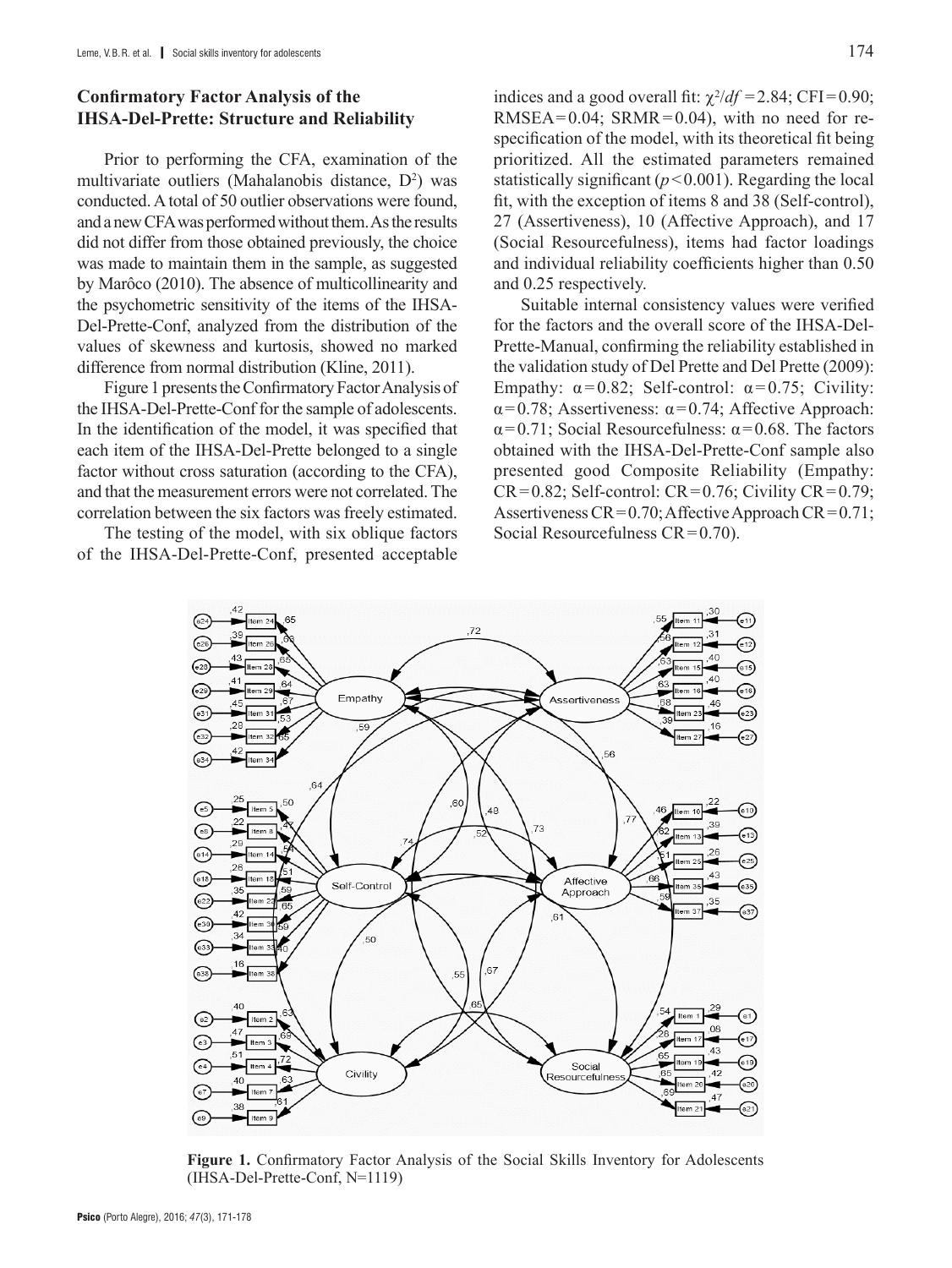# **Discussion**

The self-report inventories are widely used by practitioners and researchers, not only due to their simplicity and ease, but because they allow a normative and intra-individual analysis of the repertoire of any individual. The process of validation of a specific psychological measure is always an ongoing process that should be accurately described in order to guarantee its quality and adequacy to the populations they were designed to. It is then important to constantly update information regarding the accuracy of the measurement and demonstration of reliability to relevant population in order to avoid decisions on selecting tests that rely solely on face value or on test-users testimonials (ITC, 2014). Considering the social skills inventories, in the first case, the aim is usually to compare the results from one individual with a standard reference sample, to identify his/her resources and deficits; in the second, the aim is to analyze relationships between subsets of social skills and their possible relationships with processes, such as self-awareness, self-esteem, cognitive schemas etc. (Caballo, Del Prette, Monjas, & Carrillo, 2006). In case of preventive and therapeutic interventions, a valid and reliable measure is indispensable to check the effectiveness of social skills programs as well as to identify and to improve their critical ingredients.

Over the last few years, Brazilian researchers and practitioners had only the IHSA -Del-Prette scale to evaluate the repertoire of social skills of adolescents. Although recommended by the Federal Council of Psychology, this scale was validated only by the method of Principal Component Analysis. Thus, the items were grouped into components, and not on factors such as derived from factor analysis. This prevented from checking its validity for new samples, which is usually done by the method of Factor Confirmatory Analysis. Considering this situation, the present study aimed to re-evaluate the construct validity and reliability of the Social Skills Inventory for Adolescents (IHSA-Del-Prette), both by Exploratory Factor Analysis and Confirmatory Factor Analysis.

At the first moment, the comparison between the initial structure, based on PCA, and the structure obtained in this study, based on EFA suggest the stability of the factorial structure it was verified that considering the substantial overlapping between the factors. This suggests that the theoretical model proposed for the social skills with adolescents was confirmed: interrelated items that satisfactorily explain the latent constructs investigated in each factor (Marôco, 2010; Pilati & Laros, 2007). However, it can be seen that

the explained variance was smaller (33.28%) than the desirable  $(>=50\%)$ , although similar to some other psychological scales. The internal consistency of the Empathy, Assertiveness and Affective Approach factors were slightly smaller than those originally obtained by the PCA, what is common when comparing PCA and EFA. Anyway, these results suggest that the theoretical model proposed for the social skills with adolescents was confirmed, with inter-related items that satisfactorily explain the latent constructs investigated in each factor (Marôco, 2010; Pilati & Laros, 2007).

Further evidence for these assumptions was found by the CFA: the theoretical model of the IHSA-Del-Prette, with six oblique factors, presented a satisfactory local and global fit, thus suggesting a fit of the inventory with the data of the sample (Hu  $\&$ Bentler, 1999; Kline 2011; Schweizer, 2010). It was considered that the factor loadings of two items (0.47 for item 8 and 0.46 for item 10) did not invalidate the factorial validity of the instrument, especially considering that the other overall indicators of the scale were acceptable (Figure 1).

Some possible explanations may be raised for the lower loading values observed in the case of three of the items  $(38, 27, 27)$  and 17). In relation to items  $27 - I$ *show my annoyance at my/my brother (sister) when he (she) aggravates me, messes with my stuff, etc.* – and 38 – *I manage to control my anger when my brother (sister) irritates me in some way* – it is possible that the adolescents who had no siblings had difficulty imagining this particular interpersonal situation. With regard to item  $17 -$  "I talk about sex with my parents" – the descriptive analyzes indicated that the majority of the adolescents (57.8%) presented a low frequency of occurrence (between 0 and 4 times) in this item, indicating difficulty in performing this social skill. This value was discrepant in relation to the other social skills of the Social Resourcefulness factor, most of them with a frequency of occurrence between 3 and 4 times, thus influencing the validity and reliability of this item. For this reason, and considering the importance of these social skills in the adolescence (Barbosa Filho et al., 2012; D'Abreu & Marturano, 2010; Goodman et al., 2010; Gresham et al., 2004; Murta et al., 2013; Salvo, 2010), it was decided to retain these items in the inventory.

The majority of the items of the IHSA-Del-Prette presented adequate factor loadings in their respective factors, which allows the comprehensive use of the separate factors. The results support the factorial validity and the reliability of the IHSA-Del-Prette (IHSA-Del-Prette-Manual sample between  $\alpha$ =0.68 and  $\alpha$ =0.82 and IHSA-Del-Prette-Conf sample between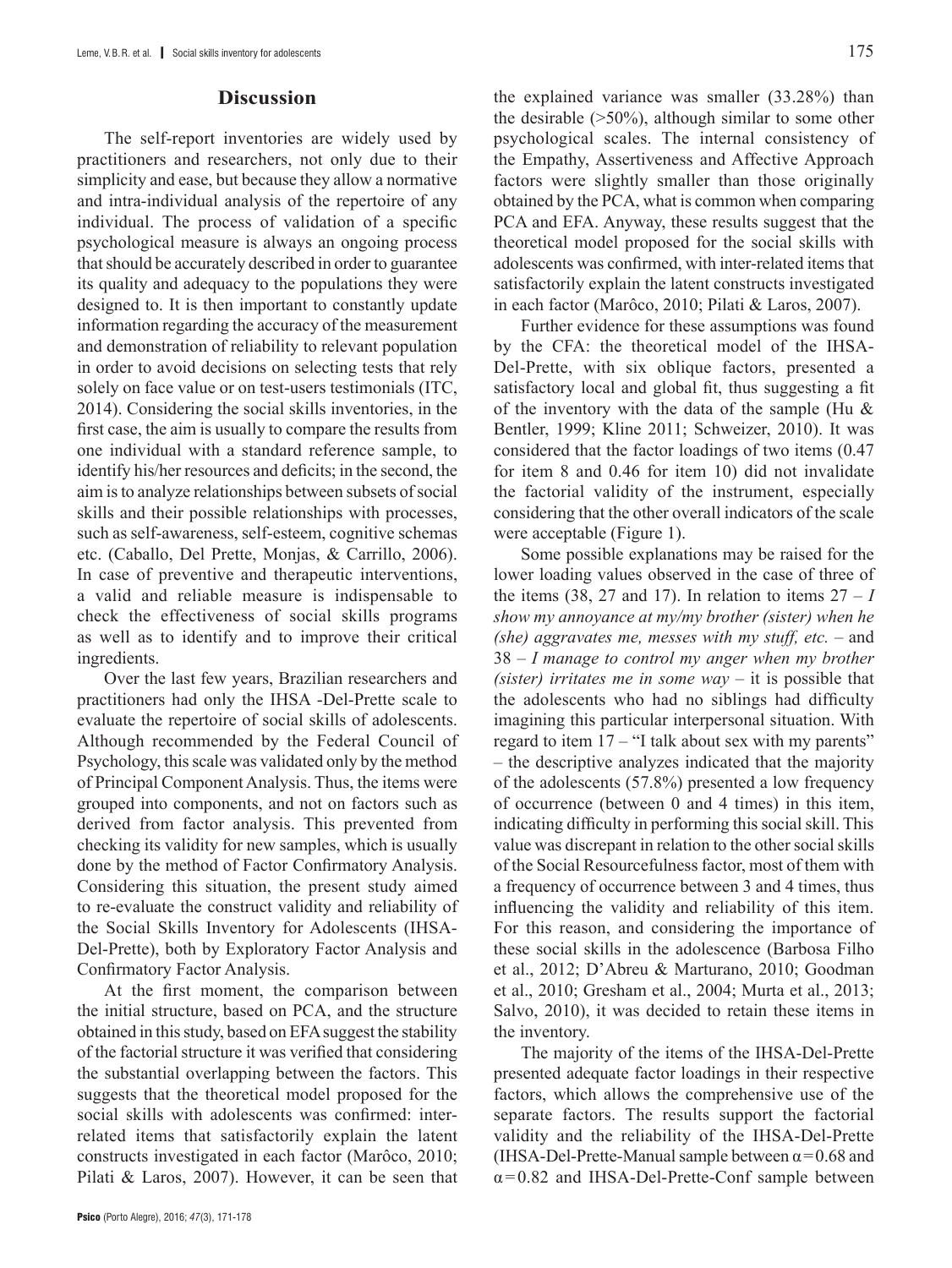$\alpha$ =0.70 and  $\alpha$ =0.82; CR between 0.70 and 0.82) This values are close to what is considered as an indicator of adequate reliability and Composite Reliability of the construct (Marôco, 2010).

In summary, this study confirmed the construct validity of the IHSA-Del-Prette, and indicated, through CFA, better indicators of internal consistency than those obtained, through PCA, in the original study. The instrument showed good psychometric qualities for adolescents in the Brazilian context, demonstrating a stable structure, which allows the Social Skills construct to be assessed in line with what was theoretically proposed. Considering the potential of the instrument evaluated, future studies could further investigate the cross-cultural invariance of the IHSA-Del-Prette, as well as refine the comprehension regarding gender, producing more evidence for the validity of the instrument.

Considering the problem guiding this study, it is reasonable to state that the IHS-Del-Prette is a valid and reliable resource for use in research and practice of social skills evaluation. In addition, the similarity of its structure of items, as obtained by CPA EFA and then confirmed by CFA, allows to sustain that the previous studies with IHSA-Del-Prette are not compromised by being based on its principal component structure. However, considering the cumulative nature of the validity evidence for any psychometric instrument, it is understood that further studies and methodological

care with the quality of evaluations in this area are desirable and cannot be disregarded.

# **Conclusion**

Despite the good psychometric indicators obtained for the IHSA-Del-Prette, some limitations of this study should be considered. Participants were assessed by convenience, providing a non-representative sample of the Brazilian population. The psychometric property results relate to a determined sample, not to the instrument *per se*. Given the cultural diversity of Brazil, it would be interesting if the IHSA-Del-Prette was applied with samples from different Brazilian regions, in order to expand its normative basis (or to define the different normative standards for each region). The cross-sectional and correlational design should also be considered, as this prevents cause and effect relationships from being established. Furthermore, the fact that the sample was composed of volunteers should also be considered. Finally, the similarities and differences between the demographic indicators verified in this sample and the sample of the IHSA-Del-Prette Manual should be considered in the range of the results. Despite these limitations, the results indicate that the IHSA-Del-Prette is a useful psychological instrument for assessment and intervention studies that focus on the interpersonal repertoire of adolescents in the Brazilian context.

# **Referências**

- Achenbach, T. M. & Rescorla, L. A. (2001). *Manual for the ASEBA School-Age Forms and Profiles*. Burlington, VT: University of Vermont, Research Center for Children, Youths and Families.
- Anastasi, A. & Urbina, S. (1997). *Psychological Testing* (7ª ed.). New York, NY: Prentice Hall.
- Arbuckle, J. L. (2008). *Amos 17 users' guide*. Chicago, IL: SPSS.
- Associação Brasileira de Empresas de Pesquisa [ABEP] (2011). *Dados com base no Levantamento Socioeconômico de 2009*. Recuperado de <http://www.abep.org/novo/Content.aspx?ContentID=302>.
- Barbosa Filho, V. C., Campos, W., & Lopes, A. S. (2012). Prevalence of alcohol and tobacco use among Brazilian adolescents: A systematic review. *Revista Saúde Pública*, *46*(5), 901-917. [http://dx.doi.org/10.1590/S0034-](http://dx.doi.org/10.1590/S0034-89102012000500018) [89102012000500018](http://dx.doi.org/10.1590/S0034-89102012000500018)
- Barkin, S. L., Smith, K. S., & Durant, R. H. (2002). Social skills and attitudes associated with substance use behaviors among young adolescents. *Journal of Adolescent Health*, *20*, 448-454. [http://dx.doi.org/10.1016/S1054-](http://dx.doi.org/10.1016/S1054-139X(01)00405-0) [139X\(01\)00405-0](http://dx.doi.org/10.1016/S1054-139X(01)00405-0)
- Caballo, V. E., Del Prette, Z. A. P., Monjas, I., & Carrillo, G. (2006). La evaluación de las habilidades sociales en la vida adulta. In V. E. Caballo (Org.), *Manual para la evaluación cognitivo-conductual de los trastornos psicológicos* (pp. 401-420). Madrid: Pirámide.
- Campos, J. R. (2014). Habilidades sociais de adolescentes com e sem indicadores de depressão, considerando análises de gênero. Manuscrito não publicado. Universidade Federal de São Carlos, São Carlos, Brasil.
- Chen, K. (2006). Social skills intervention for students with emotional/behavioral disorders: A literature review from the American perspective. *Educational Research and Reviews*, *1*(3), 143-149.
- D'Abreu, L. C. F. & Marturano, E. M. (2010). Associação entre comportamentos externalizantes e baixo desempenho escolar: Uma revisão de estudos prospectivos e longitudinais. *Estudos de Psicologia*, *15*(1), 43-51. [http://dx.doi.](http://dx.doi.org/10.1590/S1413-294X2010000100006) [org/10.1590/S1413-294X2010000100006](http://dx.doi.org/10.1590/S1413-294X2010000100006)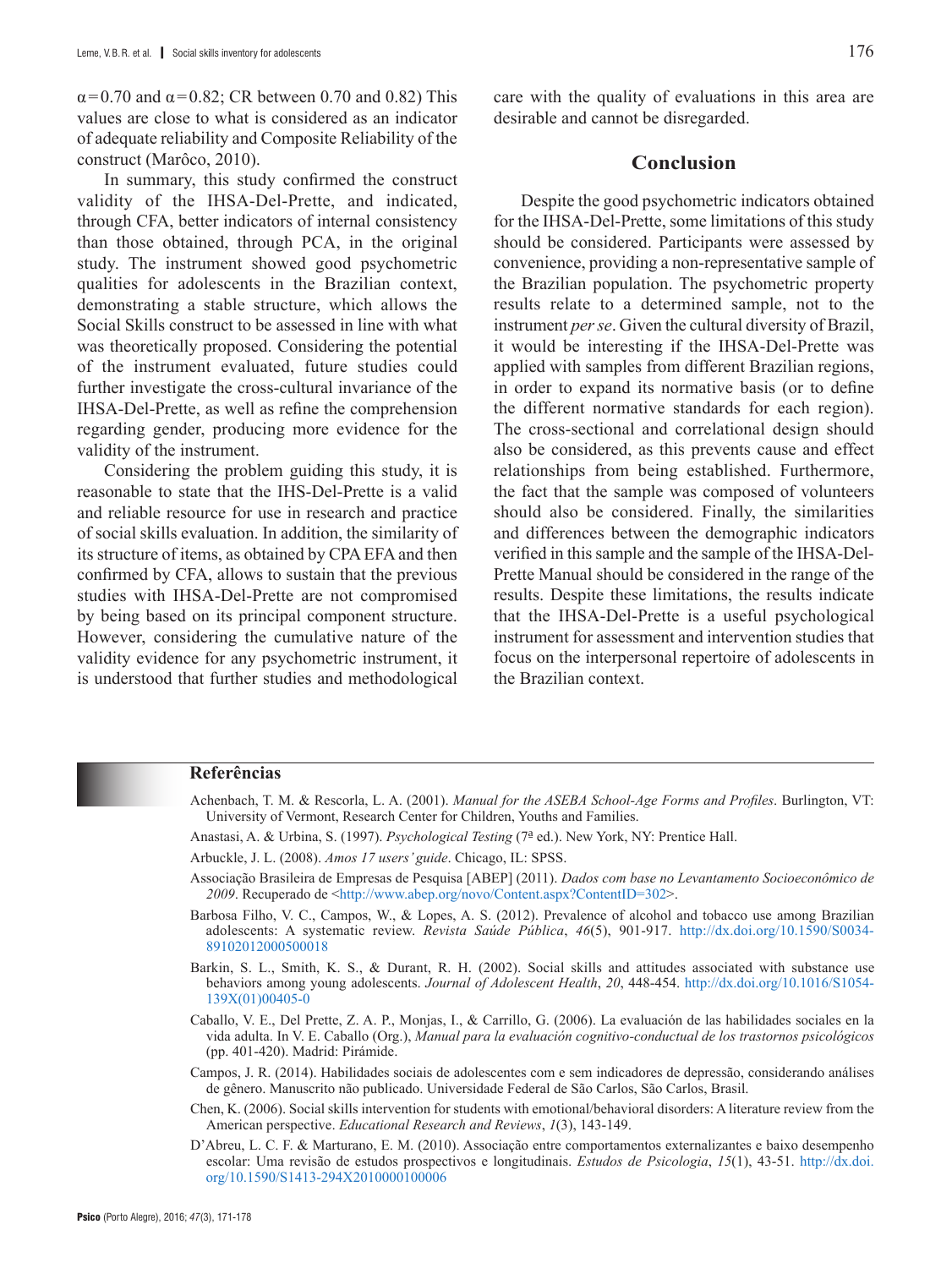- Del Prette, Z. A. P. & Del Prette, A. (2001). *Psicologia das habilidades sociais: Terapia, Educação e Trabalho* (2ª ed.). Petrópolis: Vozes.
- Del Prette, Z. A. P. & Del Prette, A. (2005). *Psicologia das habilidades sociais na infância: Teoria e prática*. Petrópolis: Vozes.
- Del Prette, Z. A. P. & Del Prette, A. (2006). Psicologia educacional, forense e com adolescente em risco: Prática na avaliação e promoção de habilidades sociais. *Avaliação Psicológica*, *5*(1), 99-104.
- Del Prette, A. & Del Prette, Z. A. P. (2009). I*nventário de Habilidades Sociais para Adolescentes (IHSA-Del-Prette): Manual de aplicação, apuração e interpretação*. São Paulo: Casa do Psicólogo.
- Del Prette, Z. A. P. & Del Prette, A. (2010/2012). Social skills and behavior analysis: Historical proximity and new issues. *Perspectivas em Análise do Comportamento*, *1*(2), 104-115. (English version of a Portuguese paper originally published in 2010).
- Del Prette, Z. A. P., Falcone, E. M. O., & Murta, S. G. (2013). Contribuições do campo das habilidades sociais para a compreensão, prevenção e tratamento dos transtornos de personalidade. In L. F. Carvalho & R. Primi (Orgs.), *Perspectivas em psicologia dos transtornos da personalidade: Implicações teóricas e práticas* (pp. 326-358). São Paulo: Casa do Psicólogo.
- Del Prette, Z. A. P., Rocha, M. M., Silvares, E. F. M., & Del Prette, A. (2012). Social skills and psychological disorders: Converging and criterion-related validity for YSR and IHSA-Del-Prette in adolescents at risk. *Universitas Psychologica*, *11*(3), 941-955.
- Del Prette, Z. A. P., Teodoro, M., & Del Prette, A. (2014). Social skills of adolescents: Convergent validity between IHSA-Del-Prette and MESSY. Estudos de Psicologia (PUCCAMP), *31*(1), 15-24. [http://dx.doi.org/10.1590/0103-](http://dx.doi.org/10.1590/0103-166X2014000100002) [166X2014000100002](http://dx.doi.org/10.1590/0103-166X2014000100002)
- Durlak, J. A., Weissberg, R. P., & Pachan, M. (2010). A meta-analysis of after-school programs that seek to promote personal and social skills in children and adolescents. *American Journal of Community Psychology*, *45*, 294-309. <http://dx.doi.org/10.1007/s10464-010-9300-6>
- Fraser, M. W. & Williams, S. A. (2004). Aggressive behavior. In L. A. Rapp-Paglicci, C. N. Dulmus, & J. S. Wodarski (Orgs.), *Handbook of preventive interventions for children and adolescents* (pp. 100-129). New Jersey: John Willey & Sons.
- Goldberg-Lillehoj, C. J., Spoth, R., & Trudeau, L. (2005). Assertiveness among young rural adolescents: Relationship to alcohol use. *Journal of Child & Adolescent Substance Abuse*, *14*, 39-68. [http://dx.doi.org/10.1300/J029v14n03\\_03](http://dx.doi.org/10.1300/J029v14n03_03)
- Goodman, S. H., Rouse, M. H., Connell, A. M., Broth, M. R., Hall, C. M., Heyward, D. (2010). Maternal depression and child psychopathology: A meta-analytic review. *Clinical Child and Family Psychology Review*, *14*, 1-27. [http://](http://dx.doi.org/10.1007/s10567-010-0080-1) [dx.doi.org/10.1007/s10567-010-0080-1](http://dx.doi.org/10.1007/s10567-010-0080-1)
- Gresham, F. M., Cook, C. R., Crews, S. D., & Kern, L. (2004). Social skills training for children and youth with emotional and behavioral disorders. *Behavioral Disorders*, *30*(1), 32-46.
- Hu, L. T. & Bentler, P. M. (1999). Cutoff criteria for fit indexes in covariance structure analysis: Conventional Criteria versus new alternatives. *Structural Equation Modeling*, *6*, 1-55.<http://dx.doi.org/10.1080/10705519909540118>
- International Test Commission (ITC) (2014) ITC Guidelines on Quality Control in Scoring, Test Analysis, and Reporting of Test Scores. *International Journal of Testing*, *14*(3), 195-217.<http://dx.doi.org/10.1080/15305058.2014.918040>
- Kline, R. B. (2011). *Principles and Practice of Structural Equation Modeling* (3ª ed.). New York, NY: Guilford Press.
- Leme, V. B. R. (2013). Adolescentes de famílias nucleares, monoparentais e recasadas: relações entre práticas parentais, habilidades sociais, bem-estar psicológico e percepção de apoio social. Relatório de Pesquisa não publicado, Universidade Federal de São Carlos, São Carlos, Brasil.
- Marôco, J. (2010). *Análise de Equações Estruturais: Fundamentos Teóricos, Software & Aplicações*. Pêro Pinheiro: Report Number, Lda.
- Masten, A. M. & Tellegen, A. (2010). Resilience in developmental psychopathology: Contributions of the Project Competence Longitudinal Study. *Development and Psychopathology*, *24*, 345-361. [http://dx.doi.org/10.1017/](http://dx.doi.org/10.1017/S095457941200003X) [S095457941200003X](http://dx.doi.org/10.1017/S095457941200003X)
- Murta, S. G., Santos, B. R. P., Martins, C. P. S., & Oliveira, B. (2013). Prevenção primária à violência no namoro: Uma revisão de literatura. *Contextos Clínicos*, *6*(2), 117-131.<http://dx.doi.org/10.4013/ctc.2013.62.05>
- Obradovic, J., Burt, K. B., & Masten, A. S. (2010). Testing a dual cascade model linking competence and symptoms over 20 years from childhood to adulthood. *Journal of Clinical Child and Adolescent Psychology*, *39*, 90-102. [http://](http://dx.doi.org/10.1080/15374410903401120) [dx.doi.org/10.1080/15374410903401120](http://dx.doi.org/10.1080/15374410903401120)
- Pilati, R. & Laros, J. A. (2007). Modelos de equações estruturais em psicologia: Conceitos e aplicações. Psicologia: Teoria e Pesquisa, 23(2), 205-216. <http://dx.doi.org/10.1590/S0102-37722007000200011>
- Rocha, M. M. (2012). *Evidências de validade do Inventário de Autoavaliação para Adolescentes (YSR/2001) para a população brasileira.* Tese de Doutorado, Universidade de São Paulo, SP. [http://dx.doi.org/10.11606/t.47.2012.tde-](http://dx.doi.org/10.11606/t.47.2012.tde-12062012-153735)[12062012-153735](http://dx.doi.org/10.11606/t.47.2012.tde-12062012-153735)
- Salvo, C. G. De. (2010). *Práticas educativas parentais e comportamentos de proteção e risco à saúde na adolescência*. Tese de Doutorado. Universidade de São Paulo, São Paulo, SP.
- Sass, D. A. & Schmitt, T. A. (2010). A comparative investigation of rotation criteria within exploratory factor analysis. *Multivariate Behavioral Research*, *45*(1), 73-103.<http://dx.doi.org/10.1080/00273170903504810>